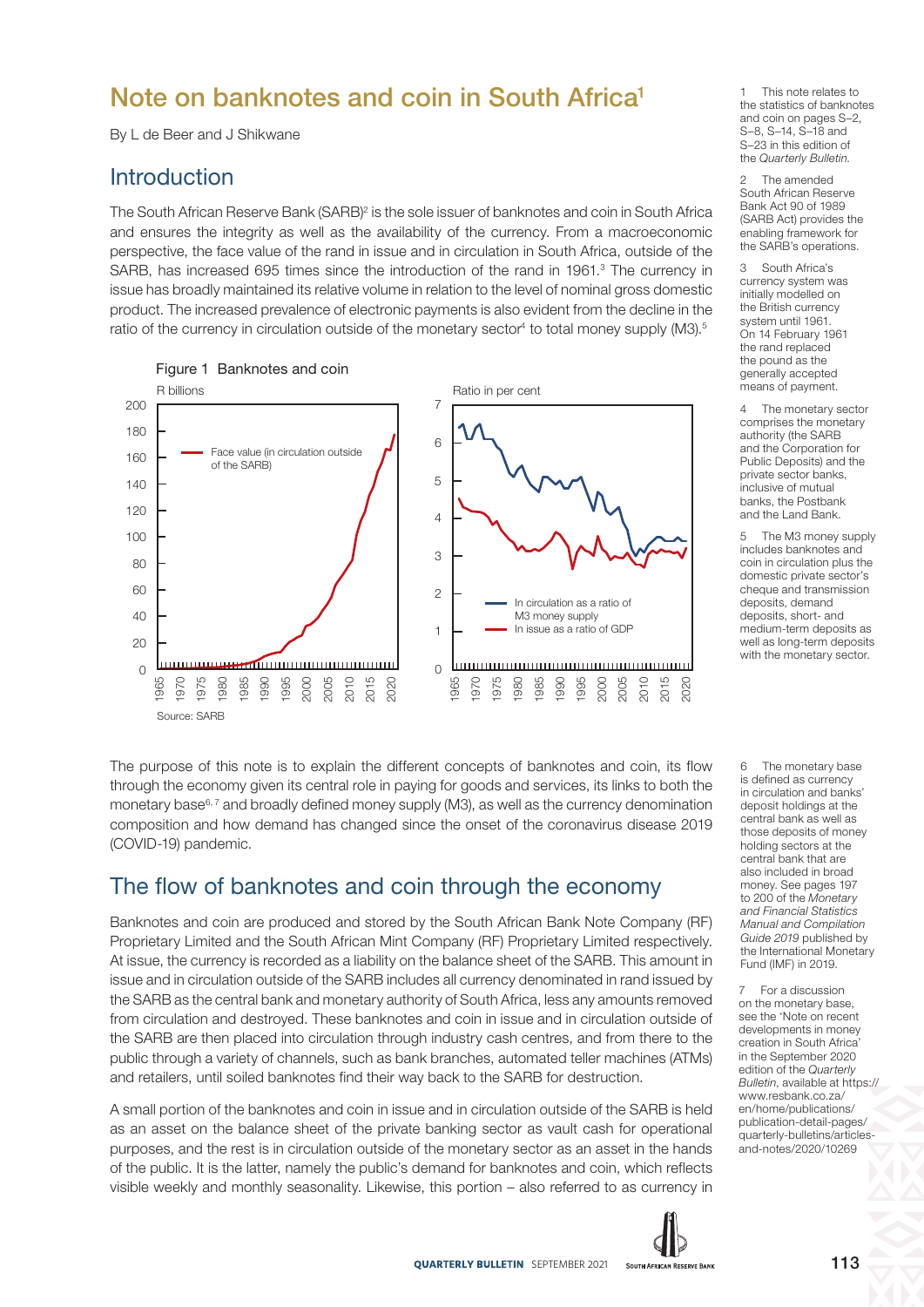circulation outside of the monetary sector – is the only part of banknotes and coin in issue and in circulation outside of the SARB that is part of M3.

### The link between banknotes and coin, the monetary base and money supply

Banknotes and coin in circulation outside of the monetary sector is a small component of money supply, whereas banknotes and coin in circulation outside of the SARB is a major component of the monetary base. The monetary base (M0) is the total of banknotes and coin in issue and in circulation outside of the SARB, net of issuance and removal from circulation, plus both banks' required reserve deposits as well as excess cash reserves and other deposits at the SARB in rand, as shown in the shaded areas in Table 1.

Table 1 Contribution of main components of the South African Reserve Bank balance sheet as at 30 June 2021

| Assets                                   |      | Liabilities                                                                    |      |
|------------------------------------------|------|--------------------------------------------------------------------------------|------|
| Total gold and foreign exchange reserves | 87.8 | Other liabilities                                                              | 37.9 |
| Securities                               | 5.2  | Required reserves, excess cash reserves<br>and other deposits of private banks | 32.4 |
| Accommodation to banks                   | 4.8  | Banknotes and coin issued (in circulation<br>outside of the SARB)              | 18.4 |
| Domestic fixed assets and loans          | 1.9  | Foreign loans and deposits                                                     | 11.2 |
| Other assets                             | 0.2  | Share capital and reserve fund                                                 | 0.1  |
|                                          | 100  |                                                                                | 100  |

Source: SARB



Source: SARB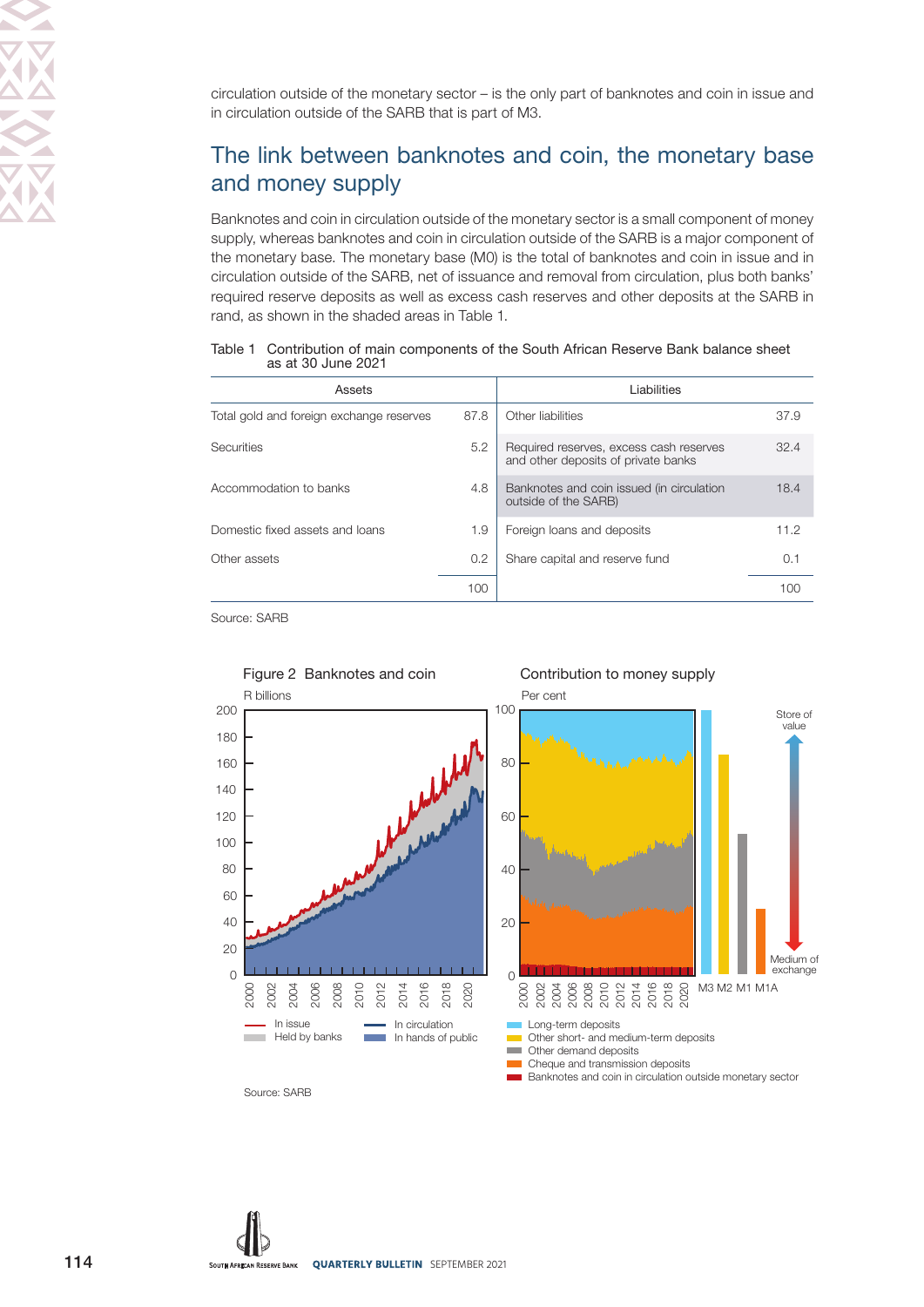

Figure 4 Contribution to month-to-month change in monetary base



Since the onset of the COVID-19 pandemic, the increase in banknotes and coin in issue and in circulation outside of the SARB to provide for heightened demand during times of uncertainty, in particular for larger denomination banknotes, contributed to an increase in the monetary base. In March 2020, the monetary base increased as private sector banks increased their reserve balances at the SARB in the wake of the introduction of the special liquidity measures introduced by the SARB to alleviate potential liquidity shortfalls during the pandemic. In the next month, this was reversed when banks decreased their reserve balances at the SARB. At the time, banks showed a preference for cash for the special social grant pay-outs initiated by government as well as for uncertain day-to-day demand by the public. Monthly fluctuations in the monetary base reflected the impact of the pandemic on economic activity, which has become less pronounced since August 2020.



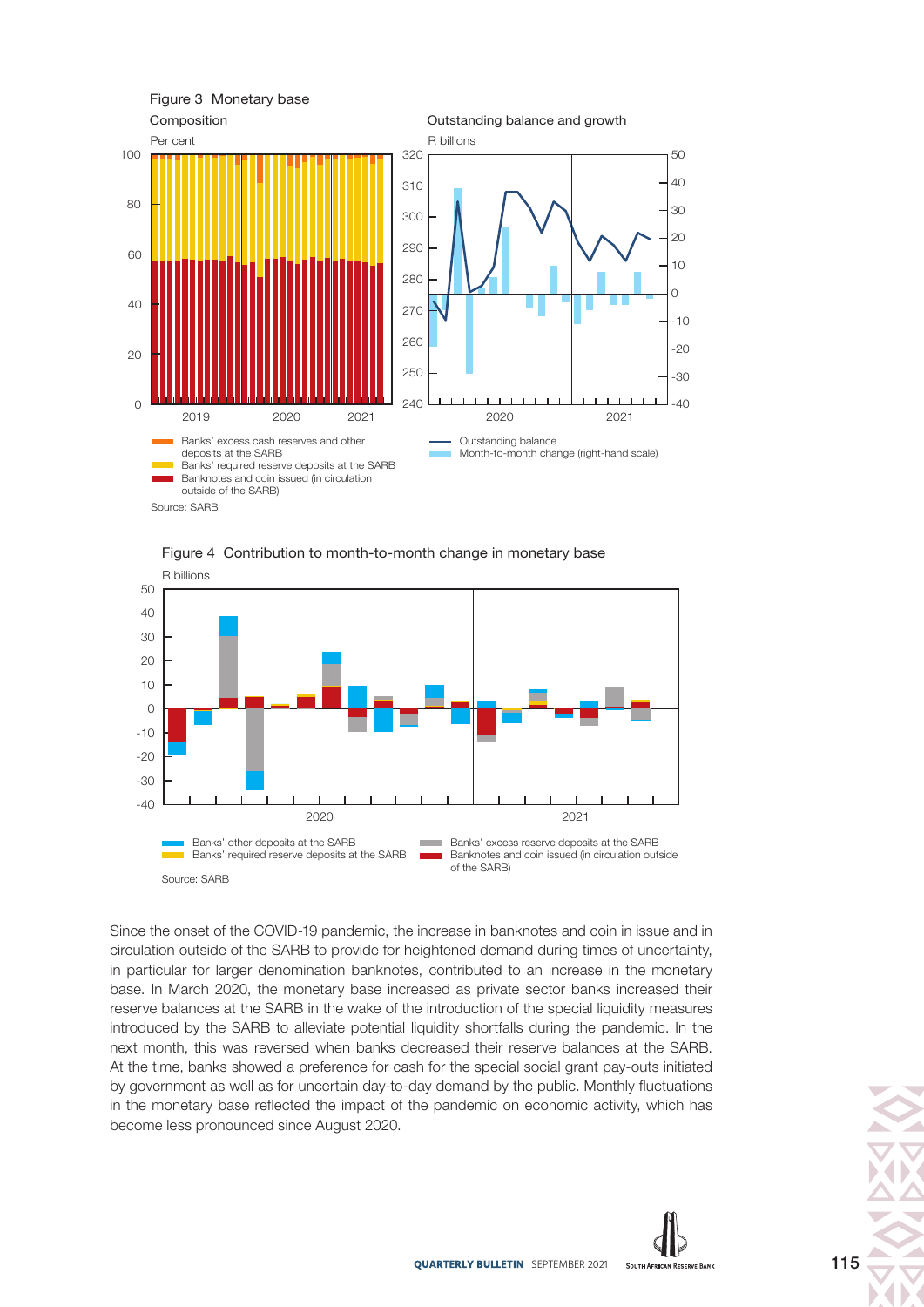## Denominations of banknotes and coin

The SARB provides for the public's demand for cash and aims to ensure an optimal currency mix. Although the public uses all denominations as a means of payment to facilitate transactions for goods and services, the lower-value denominations are used more frequently for this purpose and the higher-value denominations are sometimes held on to for longer periods due to them being considered as a more convenient store of value, thereby requiring less frequent replacement than the smaller banknote denominations.



Figure 5 Value of banknotes and coin in issue and in circulation outside of the SARB

Since the onset of the COVID-19 pandemic, the SARB has responded to the public's increased demand for higher-value banknotes. The SARB increased the total value of banknotes and coin in issue and in circulation outside of the SARB by 14.2% from March 2020 to December 2020, with the higher-value R100 and R200 banknotes increasing by 25.3% and 17.8% respectively. However, as the pandemic-related lockdown restrictions became less severe, the banknotes and coin liability of the SARB contracted by 8.1% from December 2020 to June 2021, with the R100 and R200 banknotes decreasing by 10.8% and 6.6% respectively.